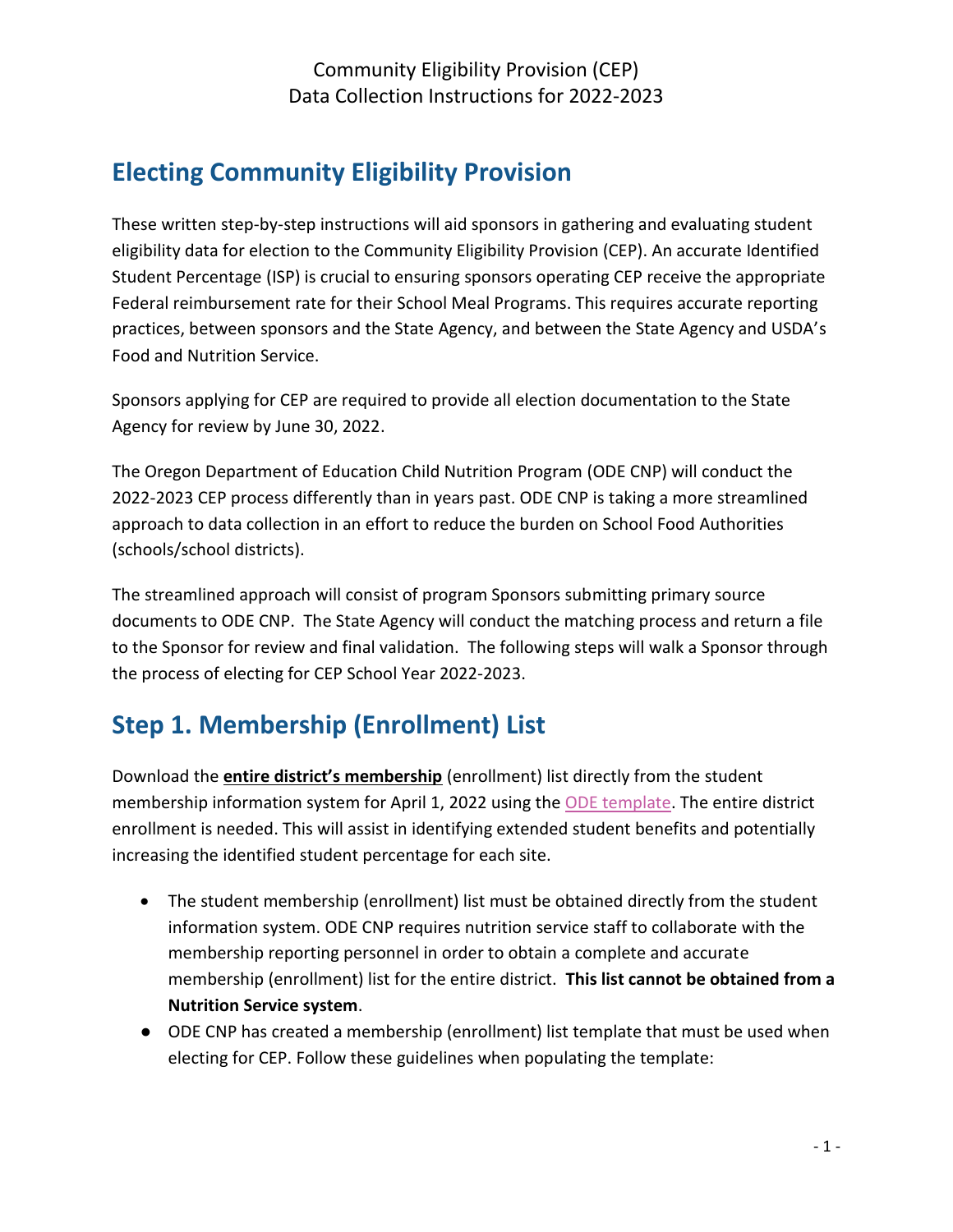- The populated membership template must be submitted electronically as an Excel sheet (.xlsx or .csv format).
- The template column headings must not be altered in any way.
- Each row of data in the column headings listed below in **bold** must be fully populated with the requested data. Blank cells in these columns will return errors from the DC Matching system and will be cause to return your file for correction.
- For the non-bolded column headings listed below, please provide all available data. This increases the probability for matches and finding students eligible for "extended" benefits.
	- 1. **Attending School Institution ID** (the school where the student is receiving meals)
	- 2. Attending District Student ID (assigned to the student by the district)
	- 3. Secure Student ID (SSID) (assigned to the student by ODE. This number stays with the student throughout their education in Oregon)
	- 4. Last 4 digits of SSN (if available)
	- 5. **Student Last Name**
	- 6. **Student First Name**
	- 7. Student Middle Initial (if available)
	- 8. **Student Birthdate**
	- *9.* **Student Gender** *(must be M or F, the column can't be left blank or any other identifying letters or symbols be used)*
	- 10. **Student Address 1**
	- 11. Student Address 2 (if available)
	- 12. **City**
	- 13. **State**
	- 14. **Zip**
	- 15. Zip Plus 4 (if available)
	- 16. Guardian Last Name (if available)
	- 17. Guardian First Name (if available)
	- 18. Guardian MI (if available)
	- 19. Student Phone Number (if available)
- Once the membership template has been populated with data in the data columns, please name the file using the following naming convention.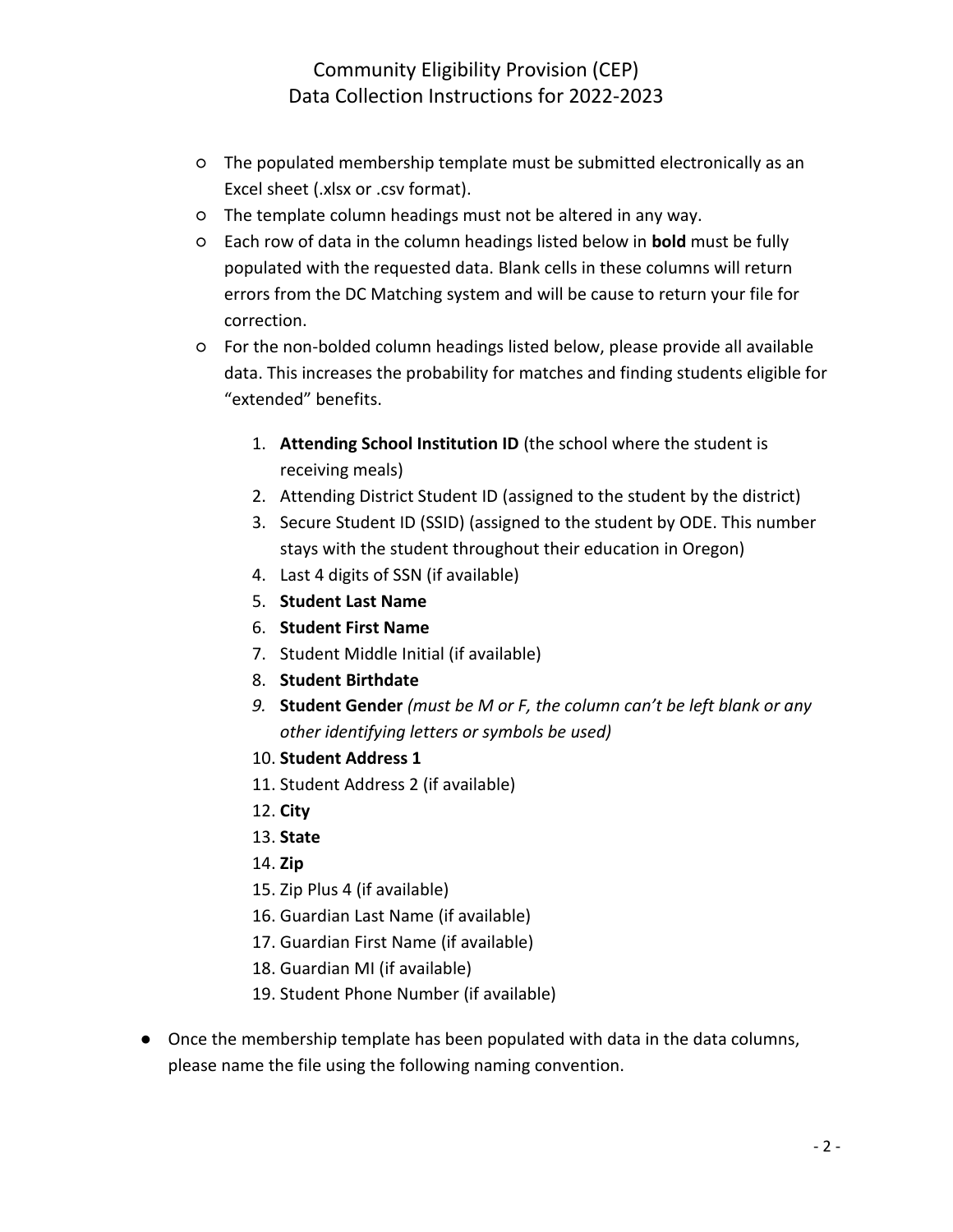### **"District Name"\_District Wide Membership for CEP**

● Additionally, the following certification statement from the membership (enrollment) personnel is needed.

*I "Name" certify the attached membership (enrollment) list is the entire district membership list as of April 1, 2022. The list is complete and accurate with the requested ODE CNP data fields.*

Please name the certification statement using the following naming convention.

**"District Name"\_Membership List Certification**

# **Step 2. Other Source Categorical Eligible Documentation**

Step 2 may require creating multiple Excel files listing students according to their Other Source Categorical Eligible status. There will be one file for each category. For example: please create a separate file for McKinney-Vento students, Migrant students, and Head Start / Early Head Start students.

In addition, Step 2 requires a signed statement(s) from the appropriate liaison certifying any students listed as other source categorically eligible.

*I "Name" certify the attached student list is complete and accurate as of April 1, 2022. The list is complete and accurate with the requested data fields.*

Sponsors must obtain original documentation for Other Source Categorical Eligible students and provide the lists in an electronic Excel format to ODE CNP. Liaisons or designated staff are required to provide a written statement certifying that the students listed qualify under one of the other Source categories listed below. The Sponsor will need to provide ODE CNP with both the original statement containing the liaisons signature/certification **and** the list of students in Excel format (note these are separate Excel files from the template used in step 1). These Excel files must contain the six (6) data fields below:

- 1. **Attending School Institution ID**, (assigned to the student by the district)
- 2. Secure Student ID (SSID) (if available) assigned to the student by ODE. This number stays with the student throughout their education in Oregon.
- 3. **Student Last Name**
- 4. **Student First Name**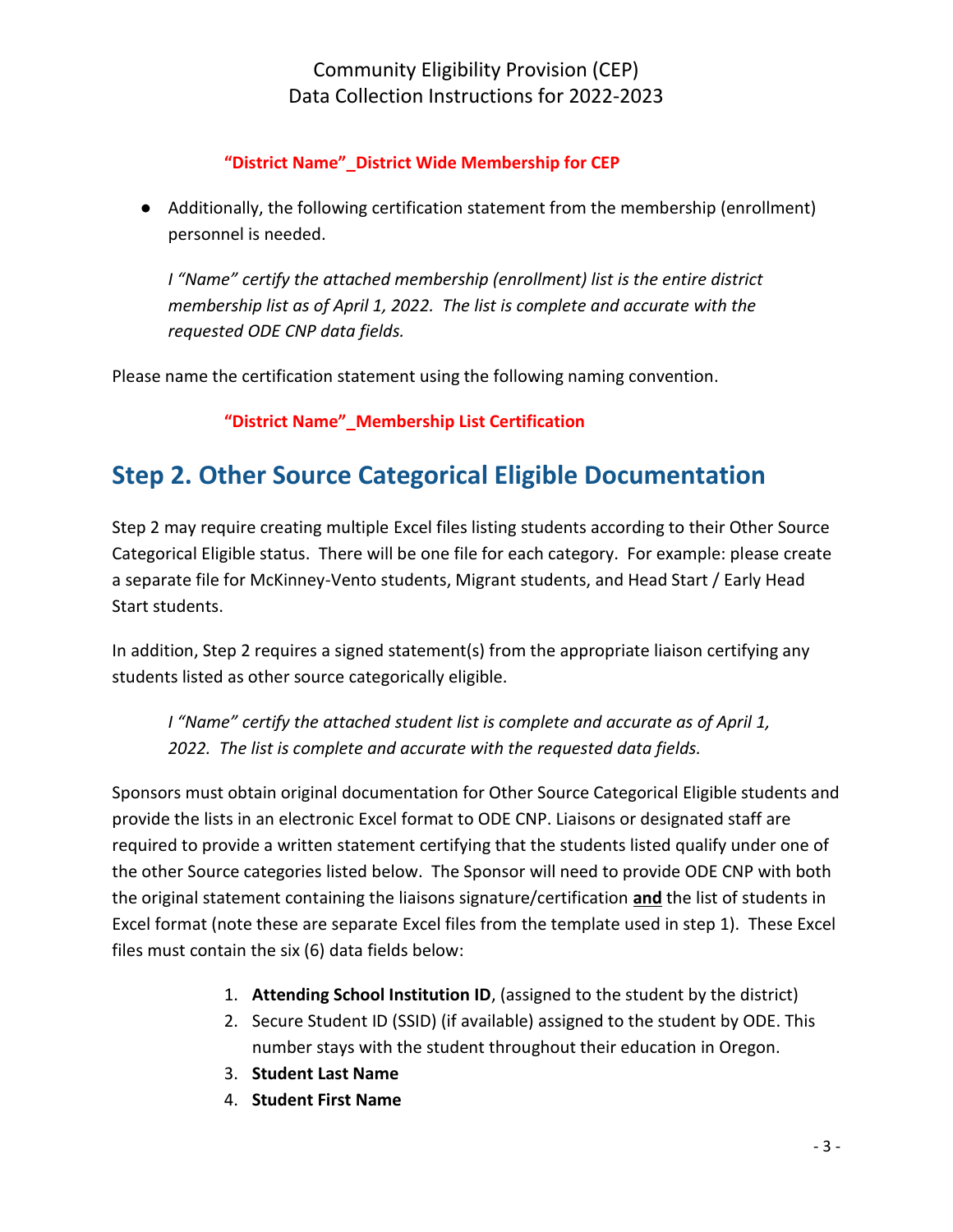#### 5. **Student Birthdate**

#### 6. **Date of Eligibility**

Please work with the appropriate liaison or designated staff to gather the information for students that qualify under:

- Runaway and Homeless Youth Act (RHYA)
- McKinney-Vento Homeless Assistance Act
- Homeless Children Residing within another Household
- Migrant Education Program (MEP)
- Head Start / Early Head Start

Please name the files using the following naming convention.

**"District Name"\_Liaison Approval/Certification** *(this can be a copy of emails, written statements, or scanned signed documents from the liaison.)*

The Excel files for the Other Source Categorical Eligible, must be saved and named as separate files. Please name the files using the following naming convention.

> **"District Name"\_McKinney-Vento List "District Name"\_Migrant List "District Name"\_ Head Start / Early Head Start**

### **Step 3. Sponsor submits CEP Documentation to ODE CNP**

After compiling the required documentation from steps 1 and 2, send the documentation in a zipped file through Secure File Transfer to [ode.schoolnutrition@ode.oregon.gov.](mailto:ode.schoolnutrition@state.or.us)

If the documentation is incomplete or does not match the standards outlined in steps 1 and 2, ODE CNP will return the entire file for correction. A complete and accurate file must be received by ODE CNP to move forward in the CEP process.

Please follow the instructions linked below to create a zip file and send it through Secure File Transfer.

● [Instructions on how to create a zip file and send it through secure file transfer](https://www.oregon.gov/ode/students-and-family/childnutrition/Documents/Secure%20File%20Transfer-Sending.docx) 

To assist in ensuring all required documentation is attached, please reference the checklist below.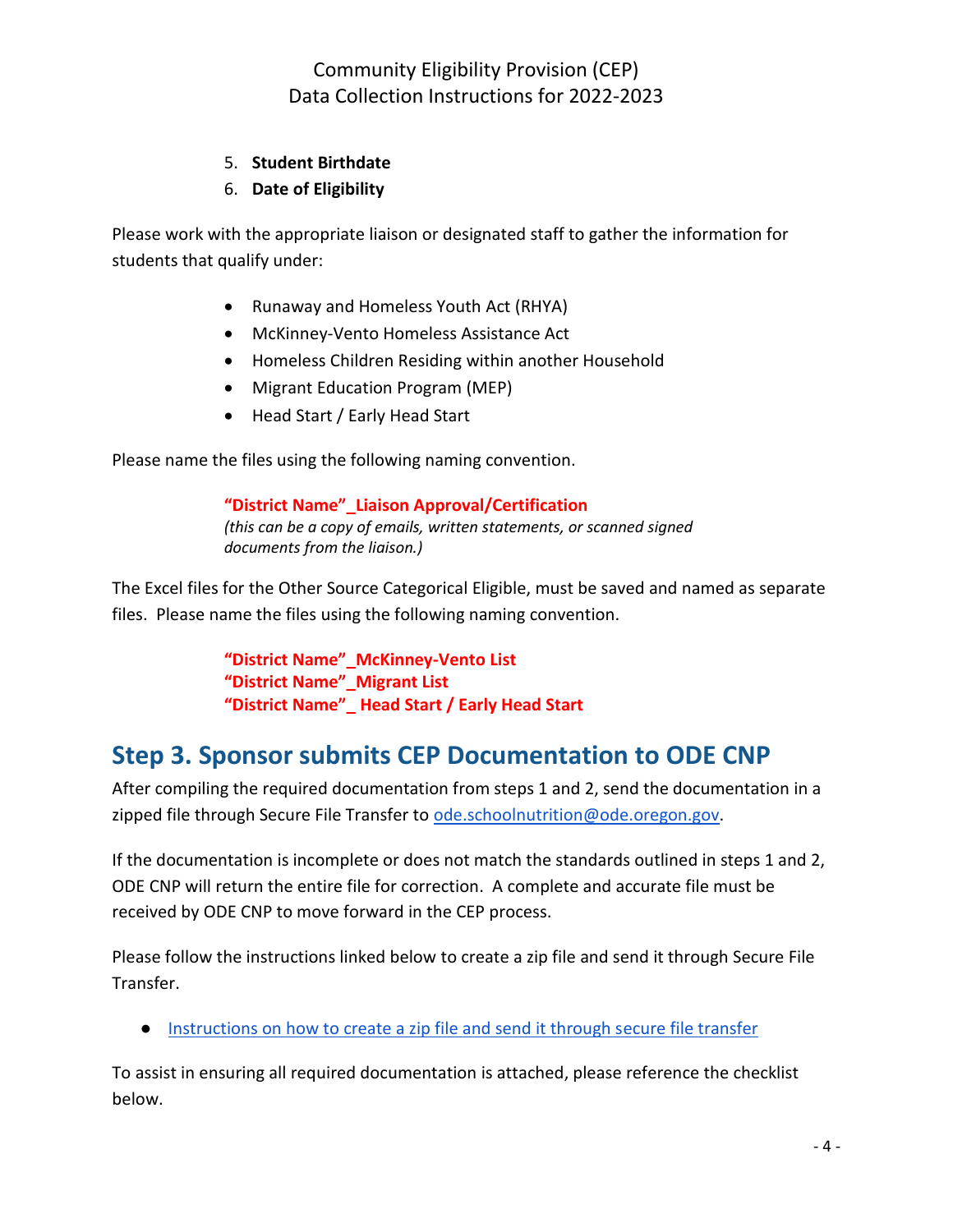- ❏ **"District Name"\_District Wide Membership for CEP**
- ❏ **"District Name"\_Membership List Certification**
- ❏ **"District Name"\_Liaison Approval/Certification**
- ❏ **"District Name"\_McKineey Vento List**
- ❏ **"District Name"\_Migrant List**
- ❏ **"District Name"\_ Head Start / Early Head Start**

# **Step 4. ODE CNP completes matching and returns results with next steps**

"Matching" is the process of comparing the district's enrollment list to a list of students identified as other source categorically eligible using SNAP and Foster records from the Oregon Department of Human Services (DHS).

ODE CNP will use the data provided in step 3 to conduct the initial matching. The results will be captured in an Excel workbook for the school and/or districts to review.

ODE CNP will return the matched file results to the Child Nutrition Program Manager listed in CNPweb by secure file transfer. The match results file will include site-specific ISP determinations. ODE CNP will name the file using the following naming convention.

### **"District Name"\_ Match Results**

Along with the match results file, included will be instructions to the Sponsor explaining how to identify and return supporting documentation for:

- Extended students
- Students qualified by an administrative application
- Foster students certified through means other than an Application for Meal Benefits.
- Recipients of the Food Distribution Program on Indian Reservations(FDPIR)
- And the method to resolve any discrepancies

The detailed instructions will be included with the match results file. As a reminder, it is critical that the customized detailed instructions be followed.